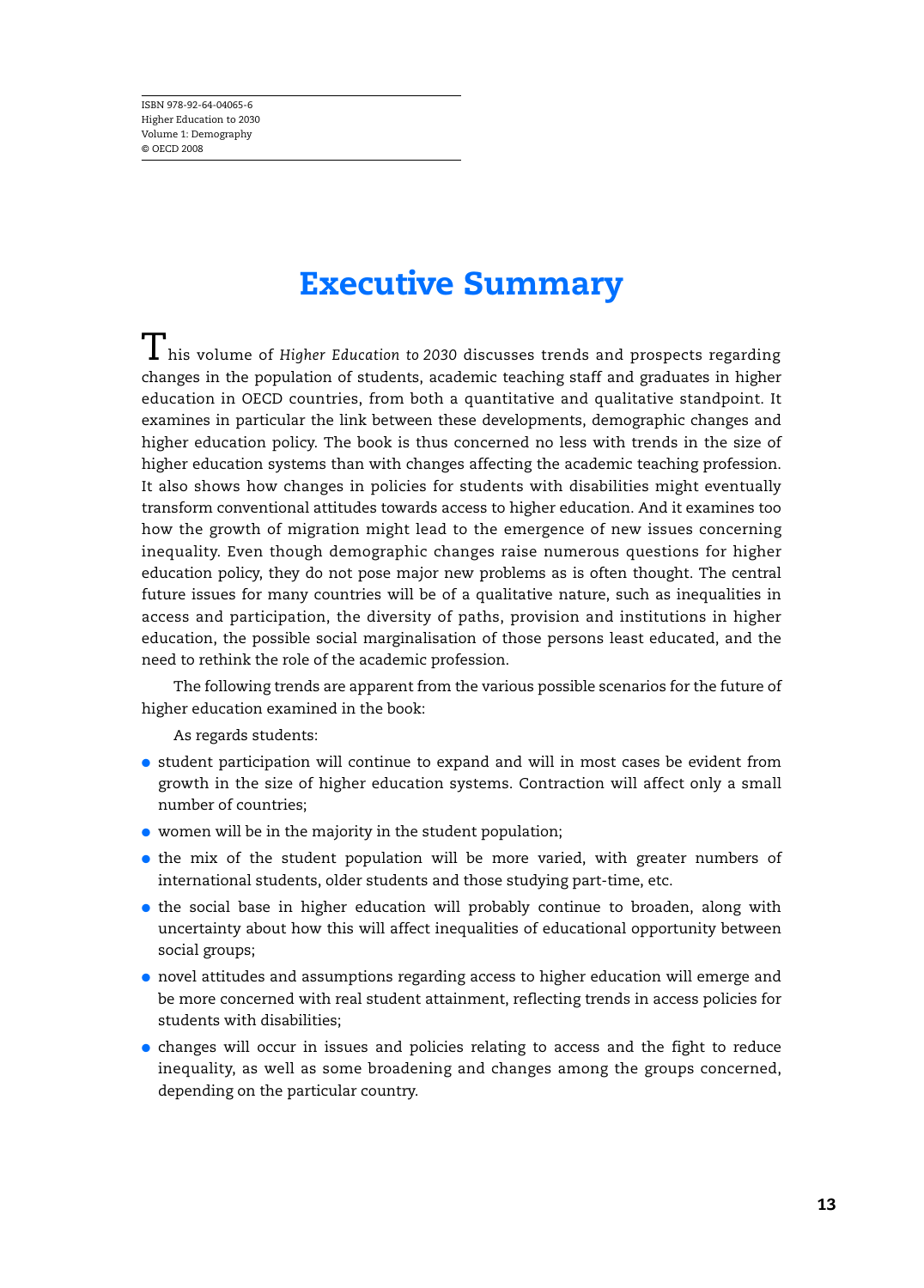As regards teachers:

- the academic profession will be more internationally oriented and mobile, but still structured in accordance with national circumstances;
- the activities of the profession will be more diversified and specialised, and subject to varied employment contracts;
- the profession will move gradually away from the traditional conception of a selfregulated community of professionals, and towards a model and consensus to be based on fresh principles.

As regards society:

- the population will contain a greater proportion of graduates with positive implications for social well-being and economic growth;
- women graduates will be in the majority, while the inequalities they experience in remunerative terms will be reduced but still present;
- half or almost half of all people in the youngest age cohorts in many countries will be graduates;
- the gap between the absolute number of graduates (but not the relative number) in the OECD area and in the major emerging countries, in particular China and India, will become smaller;
- demographic trends seem likely to have little effect on higher education expenditure as a percentage of national wealth;
- challenges will arise linked to the possible social exclusion of groups not involved in higher education.

*Although demographic trends appear to change little, they are often subject to unforeseeable turning points linked to political action or technological developments*

> *Chapter 1* (Le Bras) explains how demographic trends that remain stable over a long period may undergo sudden turning points, or how apparently rapid changes are in reality brief deviations from a basic underlying trend. Political action or technological changes may suddenly transform well-established trends or patterns of conduct, and suggest that care should be taken when drawing up projections. Indeed, the chapter serves as a word of warning for the entire book: extrapolation of past trends is not necessarily foolproof, and good sense dictates the need to speculate about the future solely in terms of possible scenarios, which political action in particular may influence.

*In a steady trend scenario, demographic changes can be expected to have a moderate impact on size, expenditure and policies in higher education*

> *Chapter 2* (Vincent-Lancrin) thus considers various scenarios for projections of student enrolments, expenditure, student-teacher ratios and graduates in the population for the period up to 2025. Even though the situation varies markedly across OECD countries, growth in the size of higher education systems should remain the norm within the OECD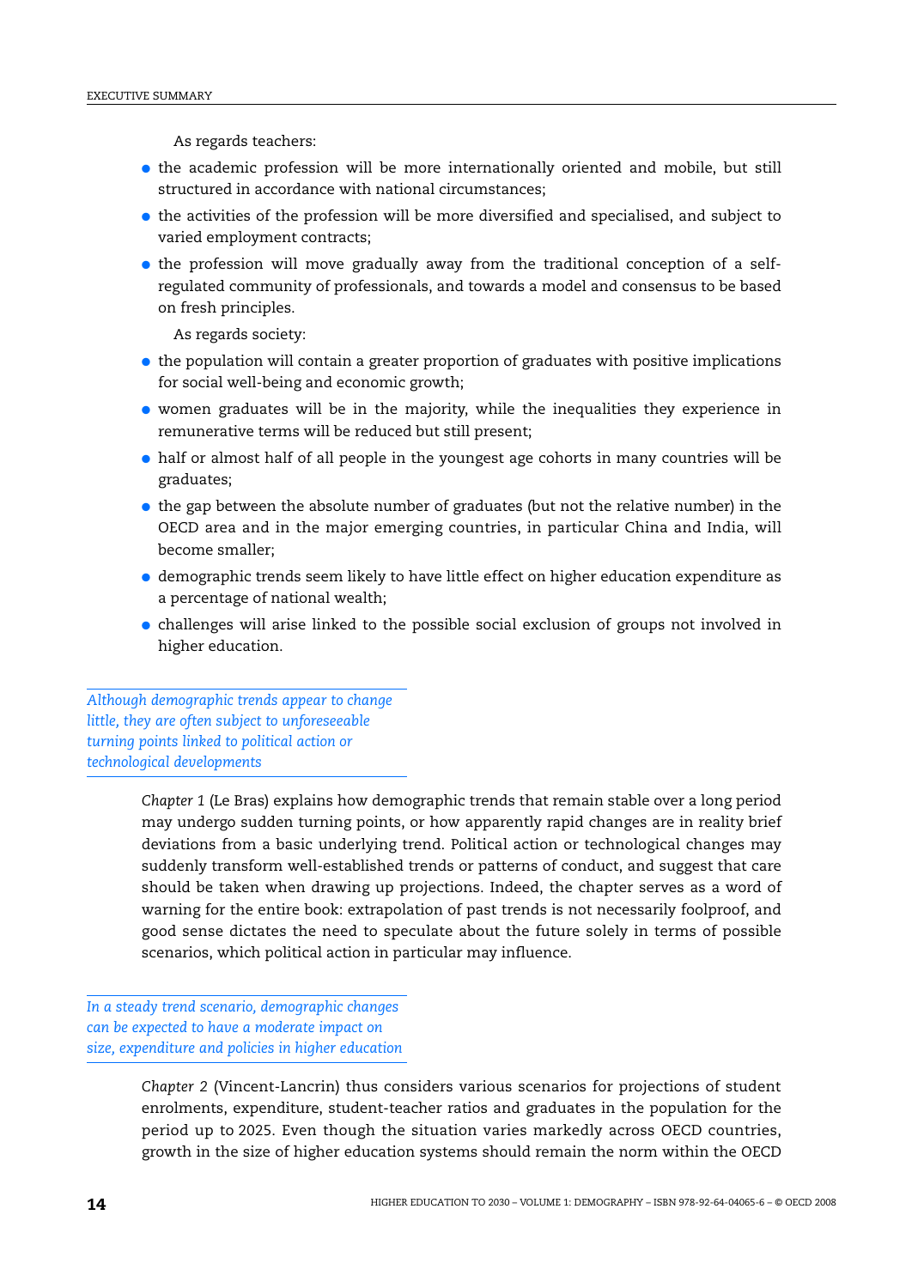area, allowing for just a few exceptions. It should not lead to any radical changes in expenditure as a percentage of national assets. Neither should the replacement of academic staff constitute a major problem: in fact, existing tensions are more related to particular academic subject areas than to demographic changes. The proportion of graduates in the population should have substantially increased by 2025, but in a very varied manner across countries. Continued growth should also alter the qualitative composition of the student population: while participation in higher education should become increasingly broadly based, the impact of expansion on inequalities of opportunity among different social groups appears far less certain. As in the past, the various policy responses to changes in the size of higher education systems may involve diversification of the student population, institutions and courses, or new cost-sharing arrangements. Yet far from being determined by demography alone, these policies will be part of a broader debate on subjects such as globalisation, excellence or an appropriate match between higher education and the labour market.

*Ageing in the academic teaching profession is not a function of ageing among the general population; it is a consequence of the growth or shrinkage in student enrolments in an employment system typified by permanence*

> Following an introductory review of major demographic trends in OECD countries, *Chapter 3* (Willekens) examines key factors shaping the age pyramid of academic teaching staff, and considers the impact of population size differences between the OECD area and two countries with massive populations, China and India, on their future highly educated workforces. While it might be thought that the ageing of academics broadly reflects ageing among the population as a whole, this chapter demonstrates how the age pyramid of these staff depends above all on an employment system whose hallmark is permanence and on efforts to maintain a fixed student-teacher ratio. Rising student enrolments are conducive to a relatively stable age structure, whereas staff are collectively subject to rapid ageing or rejuvenation if student numbers fall or level out. A second demographic consideration is the size of the age cohorts: because of the differences in size of the younger age cohorts in India and China, only a slight increase in higher education participation rates in these countries would be needed to inject into their economies the same amount of work performed by graduates in OECD countries.

*Despite the process of ageing, major changes in the academic teaching profession have less to do with demographic factors – as exemplified by changes in the proportion of foreign or women teachers – than with the way the profession itself develops*

> *Chapter 4* (Enders and Musselin) examines trends and transformations in the academic teaching profession, with the growth in staff, their differing status, and the emergence of an international market for academics increasing the importance of mobility, even though the profession remains conditioned by national circumstances. While the profession is ageing in some countries and contains only a modest proportion of women, the chapter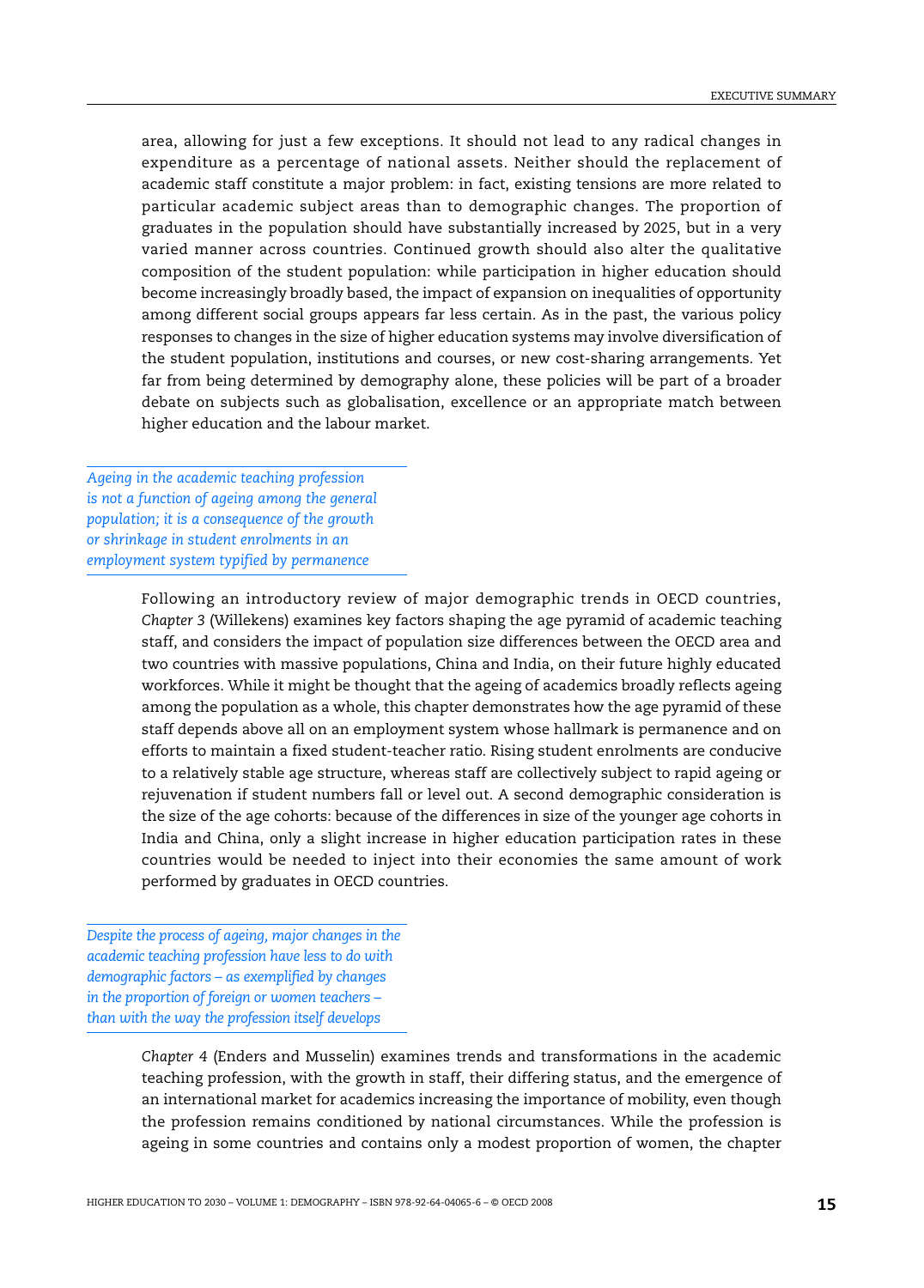shows that changes in the profession and the main challenges facing it are not so much the outcome of demographic trends, as symptoms of a more fundamental ongoing transformation: the diversification of the profession, the restructuring of the relations between academics and their institutions, along with the fact that the employment relations of academic staff are increasingly coming to resemble those of an employee/ employer relationship, mean that the search for a consensus regarding the essential nature of the profession will be the top priority for the future.

*The past expansion of higher education systems puts the significance of demographic expansion in perspective*

> *Chapter 5* (Teichler and Bürger) highlights the fact that demography has only recently become a concern in debate on higher education policy, and that the past growth of systems in OECD countries has had little to do with demographic changes. The increase in rates of admission to higher education has been of greater importance than the size of age cohorts. Furthermore it has been fuelled by changes in the coverage of the sector and more differentiated forms of provision, especially with the introduction of short courses. The growth in numbers of foreign or international students does not appear to have been a decisive factor in the growth of systems. The chapter also examines changes in the subsequent careers of graduates and demonstrates that expansion has not weakened the advantages they enjoy in terms of pay, even though they appear slightly more vulnerable to unemployment. One of the major issues arising from the expansion of systems may in fact concern the possible exclusion of those who have not benefited from higher education.

*Contraction in the size of higher education systems has begun in Japan and Korea, and demographic changes in the United States point to changes in policies for equity* vis-à-vis *new minorities*

> *Chapter 6* (Anderson and Cook) shows once more how there is little connection between demography and the size of higher education systems, while stressing the significance that changes in the qualitative composition of the general population may have for the student population. In the United States, the system grew when the size of the younger age cohorts was decreasing, and was also noteworthy for a big proportion of older "less typical" students. With renewed expansion of the young age cohorts, the size of the system should continue to increase. But changes in the composition of the population, with a lower proportion of whites and an increase in minorities – and especially Hispanic minorities – among young people, seem to present the main demographic challenge for the system. In some States, the majority of students are from a minority background. Given that the Hispanic minority is going to overtake the African-American minority, one may well speculate as to how this change will affect the "affirmative action" policy for equity in higher education, whose main past developments are reviewed in the chapter, and on its cultural and linguistic implications in particular. As relatively few Hispanics indeed enter higher education, an effective drive against inequalities appears essential to raise once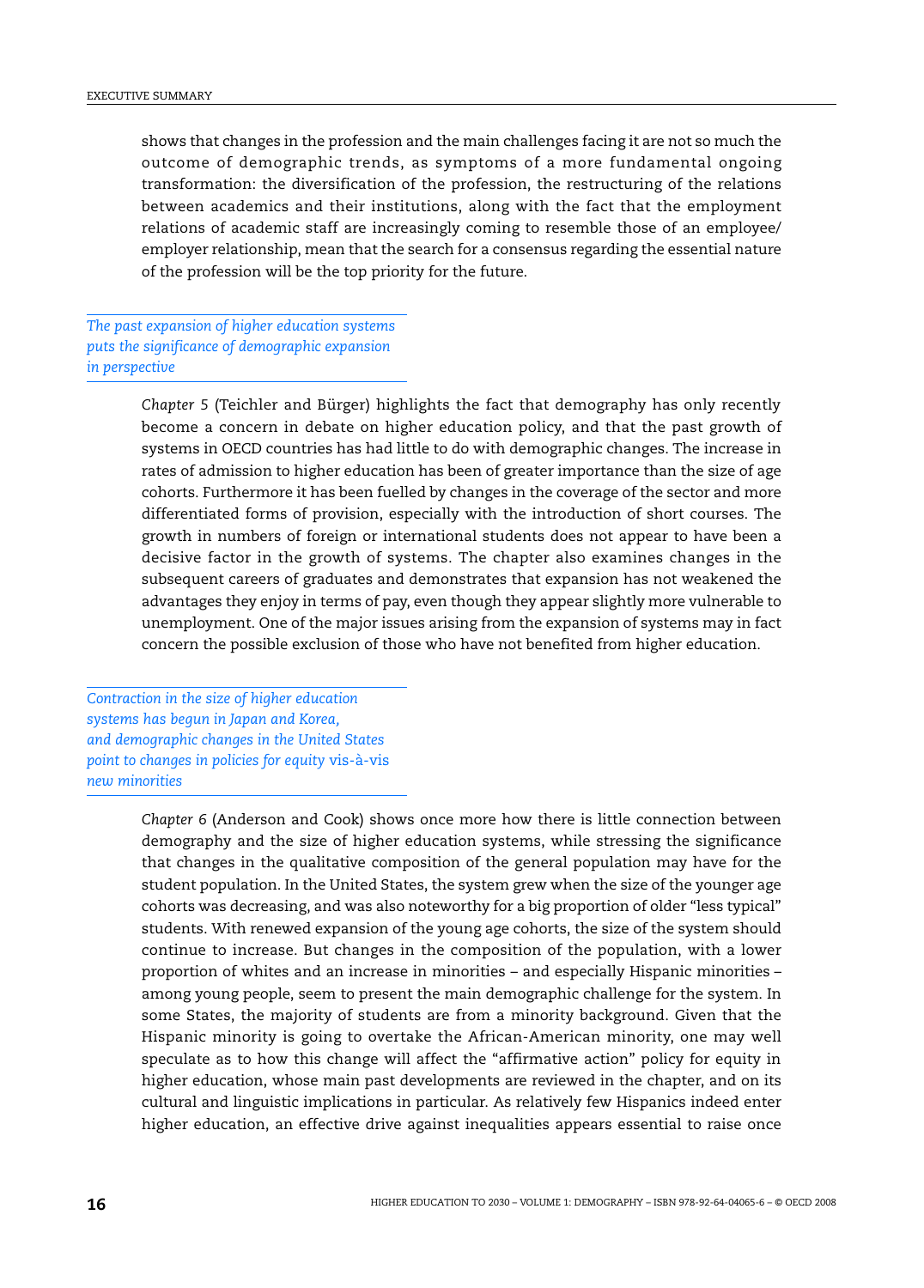more the percentage of tertiary graduates in the population, which recently has altered very little.

*Chapter 7* (Yonezawa and Kim) examines the reaction of two OECD countries, Korea and Japan, in which the size of systems has started to decrease and in which this trend is very likely to continue. It explains in detail how the higher education policies adopted in these countries may be interpreted in the light of the trend, with rationalisation of the system encouraging lifelong learning, the internationalisation of higher education and balanced regional development in the broader context of globalisation and a "neo-liberal" reform model. While the hierarchical stratification of the two systems does not seem to be destined to change subsequent to their contraction, both countries are only just beginning to develop long-term policies, with a fresh emphasis on the issues of social cohesion and equality.

*The issues of inequality or the composition of the student and graduate population seem likely to remain major challenges in decades ahead, whether in relation to social inequalities or those associated with disability, immigration or gender*

> *Chapter 8* (Ebersold) deals with the access of students with disabilities to higher education, which has sharply increased in recent years. It reveals in particular how two distinct sets of attitudes and perceptions regarding disability lead to different policies, one of which concentrates on minimising barriers to access and the other on supervising students and ultimately ensuring that they do well. Recent decades have witnessed something of a shift from the first to the second approach in many countries. The chapter suggests that the greater responsiveness to diversity, which the approach to disability exemplifies, should become more widespread in the interests of all students, such as mobile students in the Bologna process. This outlook is already apparent to some extent in the United States community colleges*.* By examining several models for inclusiveness, with their own particular tensions, the chapter demonstrates how greater openness towards diversity presupposes that, in practice, higher education institutions regard themselves as learning organisations which attach importance to diversification in their search for excellence, efficiency and fairness.

> *Chapter 9* (Marmolejo, Manley-Casimir and Vincent-Lancrin) shows how the growth of migratory flows may pose new problems of inequity in access to higher education. The situation in the United States and France shows how these population flows have both foreseeable and unexpected consequences for the public authorities and societies. A variety of factors restrict and in some cases prevent migrants or their children from gaining access to higher education in their host country, including language and cultural barriers, lack of information, limited financial means, their previous education, their migrant status and the negative prejudices and stereotyping that often accompany it. Restricted access to higher education hinders the social integration of immigrants in their new environment. It also limits the possibility of them improving their economic and social well-being, thus aggravating their socio-economic marginalisation. Providing access to higher education for certain immigrant groups thus appears to be a significant issue for the future.

> *Chapter 10* (Vincent-Lancrin) considers the reasons for the reversal of gender inequality in higher education and its possible implications. While men were numerically superior by